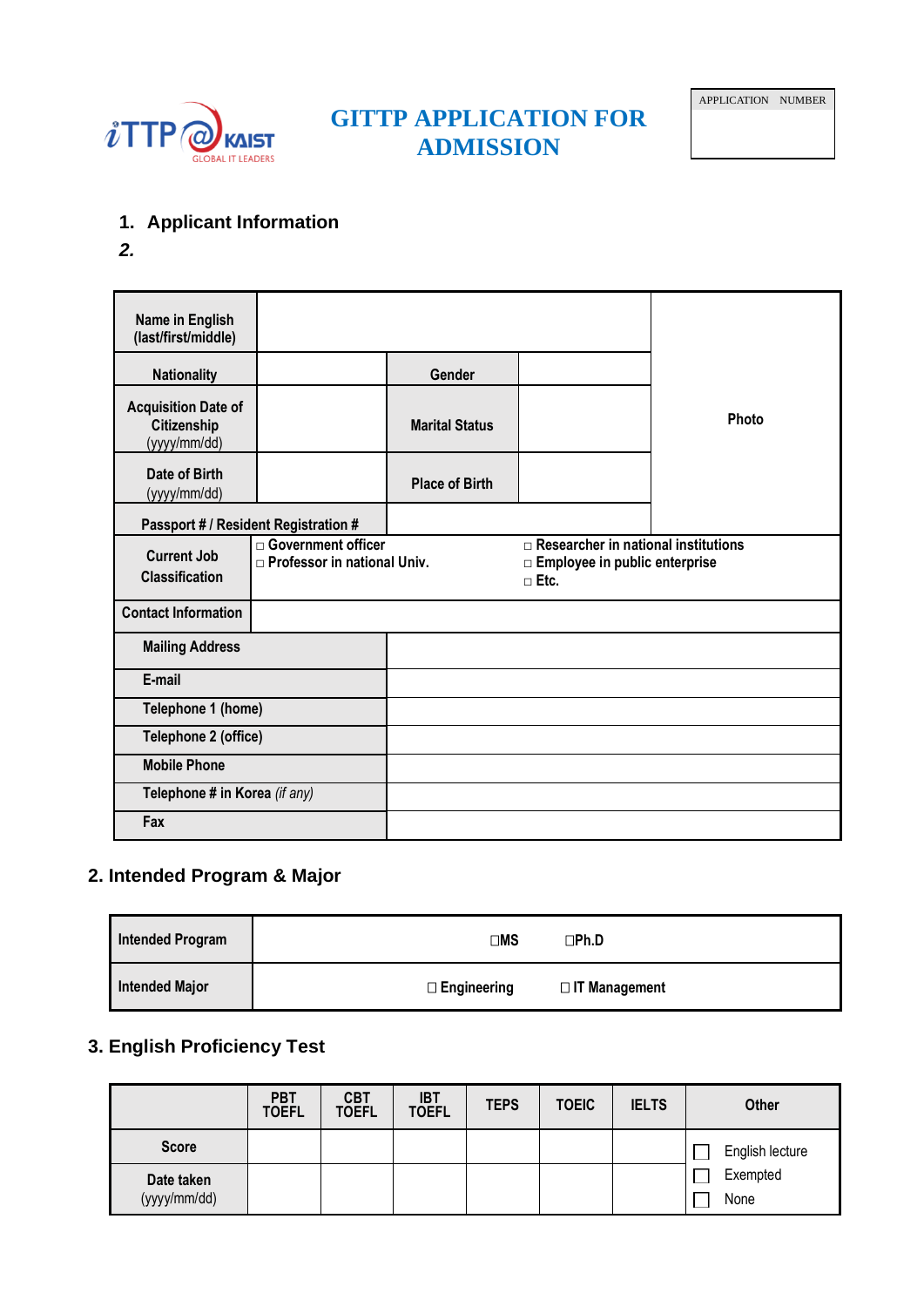### **4. Academics**

#### **Education**

List the names and other necessary information of the schools you have attended or are attending in chronological order.

|                    | Date of<br>(yyyy/mm)<br>graduati<br>entrance<br>on |  | <b>School Information</b>             |                 | <b>Academic Achievement</b> |
|--------------------|----------------------------------------------------|--|---------------------------------------|-----------------|-----------------------------|
|                    |                                                    |  | Name:                                 | GPA             | Earned/Full mark            |
|                    |                                                    |  | Postal Address:                       | Major           |                             |
|                    |                                                    |  | Telephone:                            | Minor           |                             |
|                    |                                                    |  | url:                                  | Dual<br>Major   |                             |
| $\pmb{\mathit{w}}$ |                                                    |  | Academic Major:<br>Diploma or Degree: |                 | Level of Univ.*.:           |
| Bachelor'          |                                                    |  | Name:                                 | <b>GPA</b>      | Earned/Full mark            |
|                    |                                                    |  | Postal Address:                       | Major           |                             |
|                    |                                                    |  | Telephone:                            | Minor           |                             |
|                    |                                                    |  | url:                                  | Dual<br>Major   |                             |
|                    |                                                    |  | Academic Major:<br>Diploma or Degree: | Level of Univ.: |                             |
|                    |                                                    |  | Name:                                 | <b>GPA</b>      | Earned/Full mark            |
|                    |                                                    |  | Postal Address:                       | Major           |                             |
|                    |                                                    |  | Telephone:                            | Minor           |                             |
|                    |                                                    |  | url:                                  | Dual<br>Major   |                             |
| ဖာ                 |                                                    |  | Academic Major:<br>Diploma or Degree: | Level of Univ.: |                             |
| Master'            |                                                    |  | Name:                                 | <b>GPA</b>      | Earned/Full mark            |
|                    |                                                    |  | Postal Address:                       | Major           |                             |
|                    |                                                    |  | Telephone:                            | Minor           |                             |
|                    |                                                    |  | url:                                  | Dual<br>Major   |                             |
|                    |                                                    |  | Academic Major:<br>Diploma or Degree: | Level of Univ.: |                             |

**\*** Please choose the level of university you graduated among the followings;

1. Top 3 in the country 2. Top 10 in the country 3. Upper 20% 4. Upper 50% 5. Others

#### **5. Publications**

Please list the publications related to your proposed field of study, including graduation dissertation.

| $ -$ | <b>Titles</b> | Name of Journal or<br>Graduation dissertation |
|------|---------------|-----------------------------------------------|
|      |               |                                               |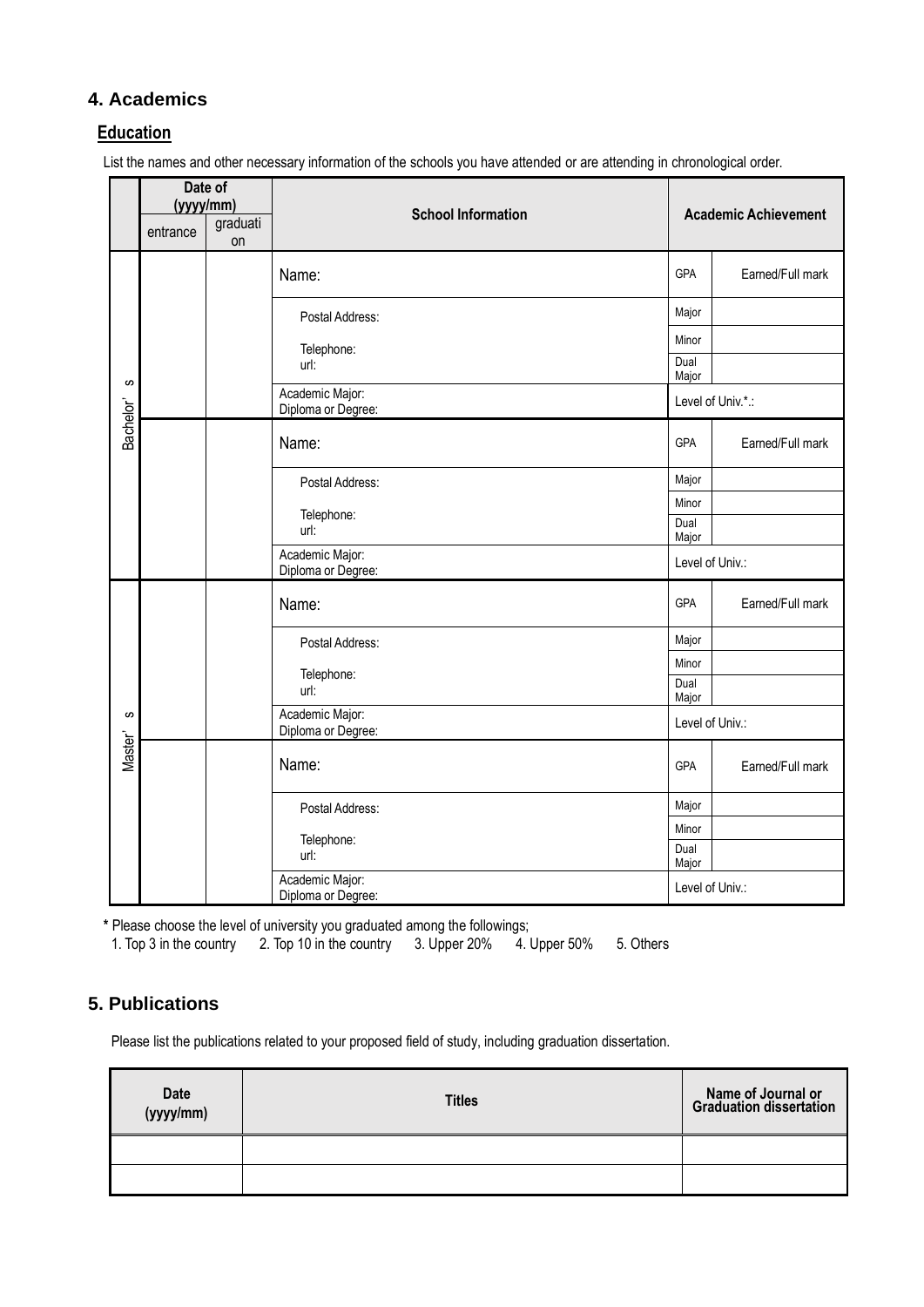## **6. Work/Research Experience**

| Period<br>(yyyy/mm) |         | Name & Location of Workplace | Position | <b>Job Description/Duty</b><br>(In detail) |  |
|---------------------|---------|------------------------------|----------|--------------------------------------------|--|
| from                | To      |                              |          |                                            |  |
|                     | present |                              |          |                                            |  |
|                     |         |                              |          |                                            |  |
|                     |         |                              |          |                                            |  |
|                     |         |                              |          |                                            |  |
|                     |         |                              |          |                                            |  |

Please list your main work experience and paid jobs related to your study and research.

\* Write in chronological order

## **7. Family Background**

| <b>Relations</b> | Name | Date of Birth | Occupation | <b>Residence/City</b> |
|------------------|------|---------------|------------|-----------------------|
|                  |      |               |            |                       |
|                  |      |               |            |                       |
|                  |      |               |            |                       |
|                  |      |               |            |                       |
|                  |      |               |            |                       |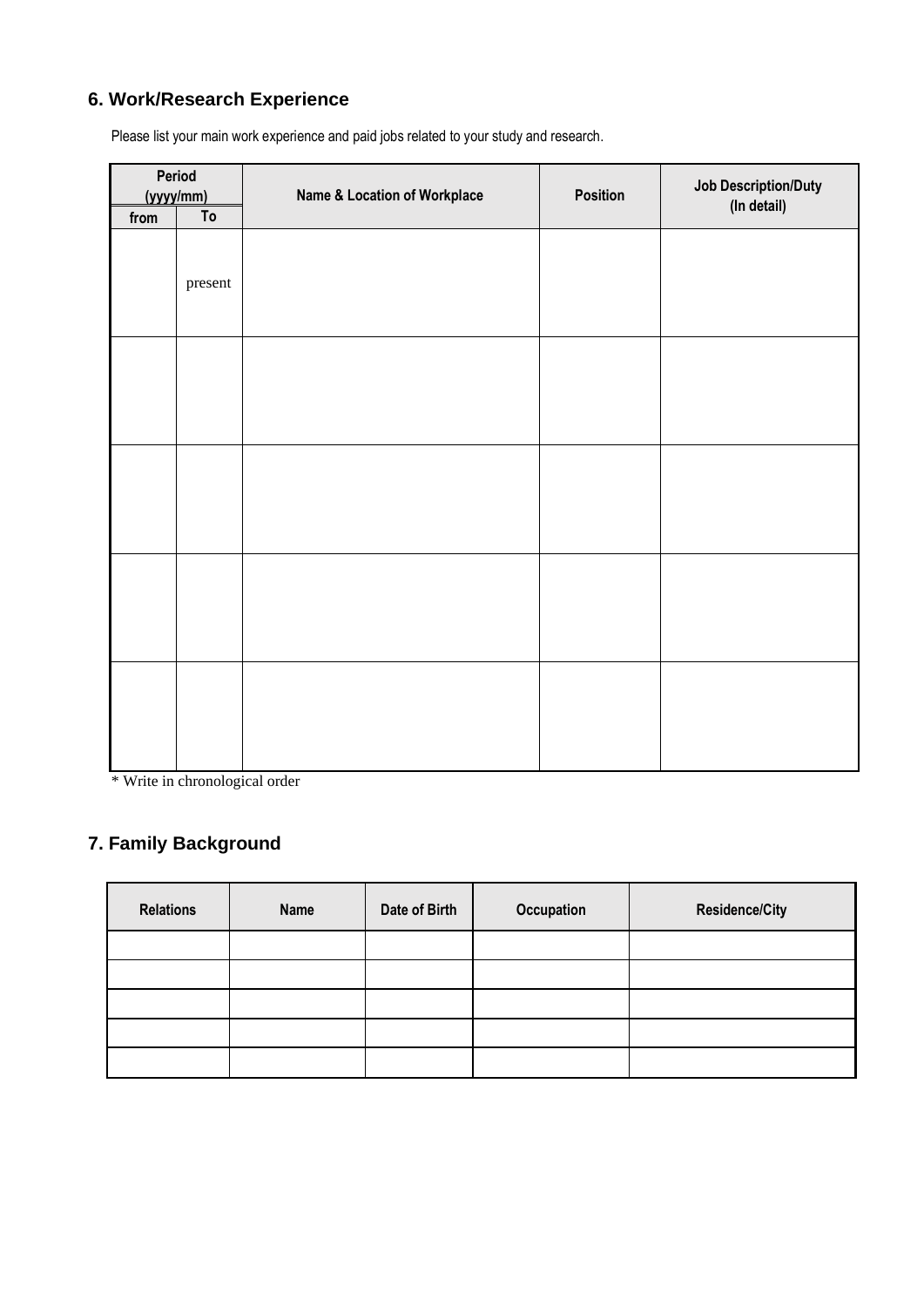## **8. Recommendations from Workplace**

This application requires two Letters of Recommendation from your workplace you have been work or working. Please provide the following information of the two persons (Superior, Director, Head of Department) who will write recommendation letters for you.

| <b>Name</b>           |                  |  |
|-----------------------|------------------|--|
| <b>Affiliation</b>    |                  |  |
| <b>Position</b>       |                  |  |
| <b>Postal Address</b> |                  |  |
| <b>E-mail Address</b> | Telephone number |  |
| <b>Name</b>           |                  |  |
| <b>Affiliation</b>    |                  |  |
| <b>Position</b>       |                  |  |
| <b>Postal Address</b> |                  |  |
|                       |                  |  |

### **9. Interested Areas of Study**

| Field       | <b>Track</b>                                       | Order of Preference* |
|-------------|----------------------------------------------------|----------------------|
| Engineering | <b>Ubiquitous Computing</b>                        |                      |
|             | <b>Bioinformatics &amp; Information Management</b> |                      |
|             | Software Engineering                               |                      |
|             | Media and Interaction                              |                      |
|             | <b>Information Security</b>                        |                      |
|             | Internet                                           |                      |
|             | <b>Optical Communication</b>                       |                      |
|             | Multimedia Communication & Processing              |                      |
|             | <b>Wireless Communication</b>                      |                      |
|             | Radio and Bio Electronics                          |                      |
|             | System on Chips                                    |                      |
| Management  | IT-Management                                      |                      |
|             | IT-Economics/Policy                                |                      |
|             | (Other-please specify)                             |                      |
|             |                                                    |                      |
|             |                                                    |                      |
|             |                                                    |                      |

\* Number your preferred tracks of study up to 3. #1 should indicate the area in which you are most interested.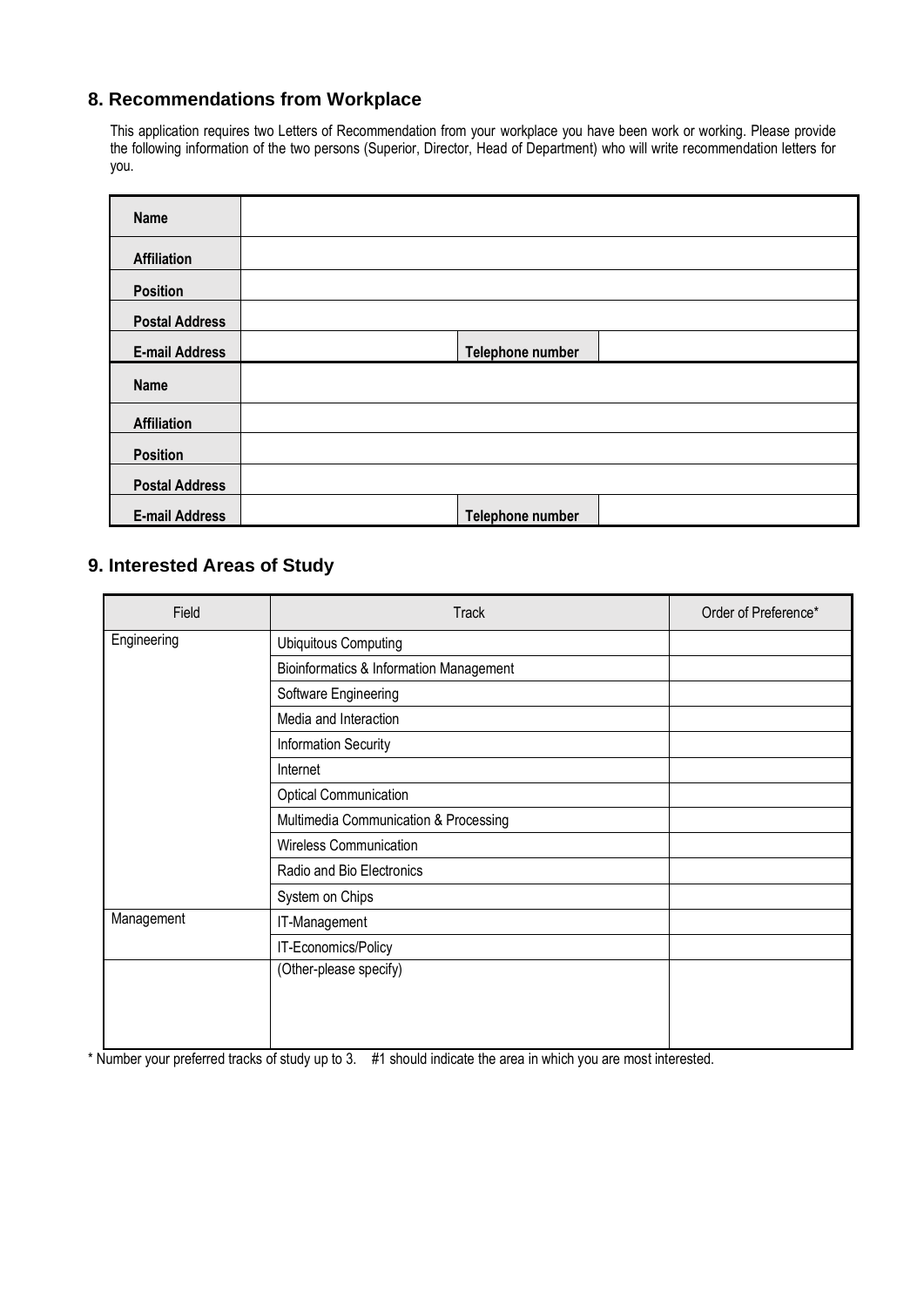## **10. Study Background**

| Knowledge of             | o your knowledge, education and work experience, etc in relation to major field                        |
|--------------------------|--------------------------------------------------------------------------------------------------------|
| <b>Major Field</b>       |                                                                                                        |
|                          |                                                                                                        |
|                          |                                                                                                        |
|                          |                                                                                                        |
|                          |                                                                                                        |
|                          |                                                                                                        |
|                          |                                                                                                        |
|                          |                                                                                                        |
|                          |                                                                                                        |
|                          |                                                                                                        |
|                          |                                                                                                        |
|                          |                                                                                                        |
| <b>Reason for</b>        |                                                                                                        |
| <b>Studying in Korea</b> |                                                                                                        |
|                          |                                                                                                        |
|                          |                                                                                                        |
|                          |                                                                                                        |
|                          |                                                                                                        |
|                          |                                                                                                        |
|                          |                                                                                                        |
|                          |                                                                                                        |
|                          |                                                                                                        |
|                          |                                                                                                        |
|                          |                                                                                                        |
|                          |                                                                                                        |
|                          |                                                                                                        |
|                          |                                                                                                        |
|                          |                                                                                                        |
|                          |                                                                                                        |
|                          |                                                                                                        |
|                          |                                                                                                        |
|                          |                                                                                                        |
| <b>Key Achievements</b>  | o important books, thesis, report, patent, R&D achievement, prize-winning & scholarship<br>record, etc |
|                          |                                                                                                        |
|                          |                                                                                                        |
|                          |                                                                                                        |
|                          |                                                                                                        |
|                          |                                                                                                        |
|                          |                                                                                                        |
|                          |                                                                                                        |
|                          |                                                                                                        |
|                          |                                                                                                        |
|                          |                                                                                                        |
|                          |                                                                                                        |
|                          |                                                                                                        |
|                          |                                                                                                        |
|                          |                                                                                                        |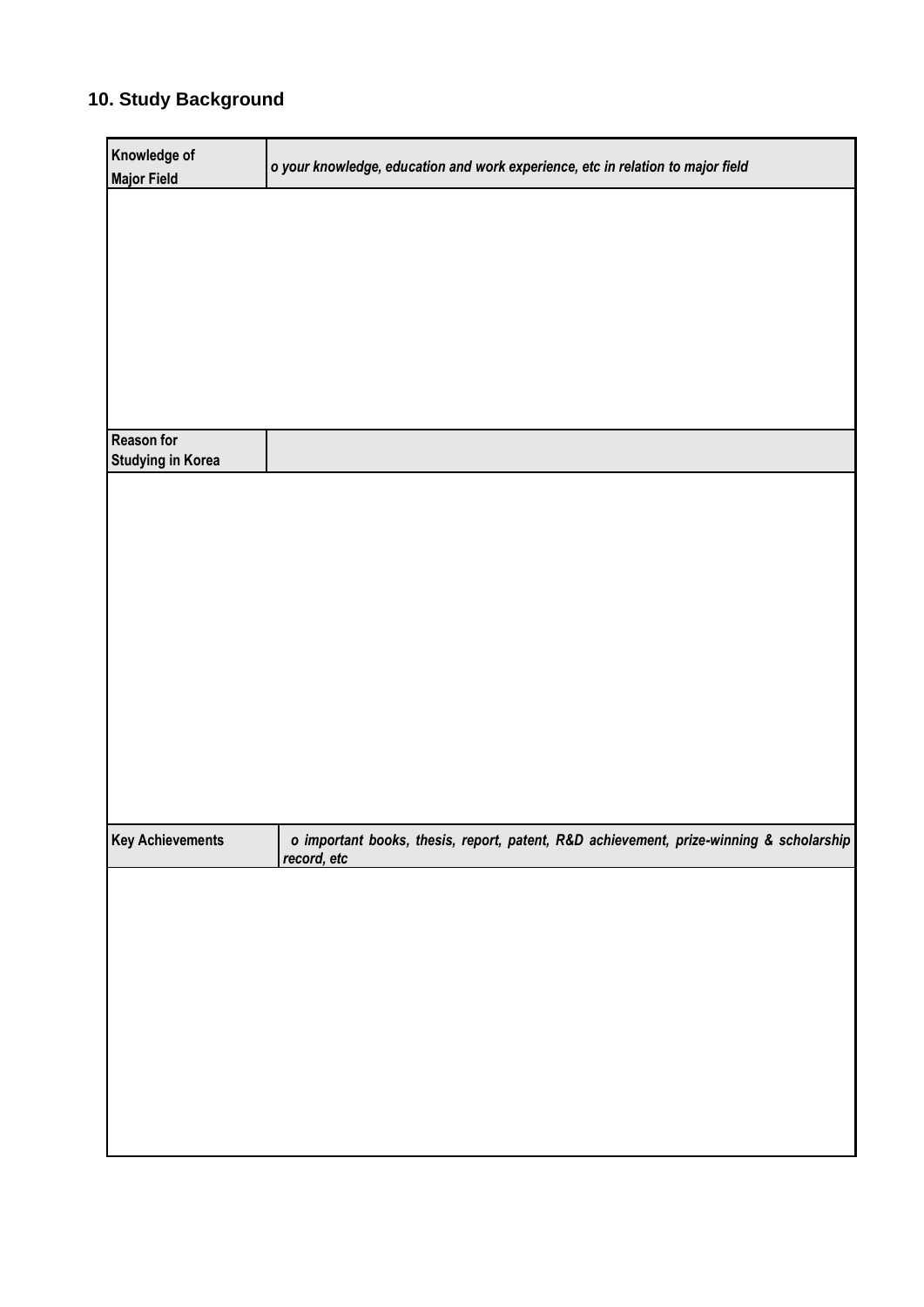## **11. Study Plan**

| <b>Study Plan</b> | o goal of study, title or subject of the research and detailed study plan |
|-------------------|---------------------------------------------------------------------------|
|                   |                                                                           |
|                   |                                                                           |
|                   |                                                                           |
|                   |                                                                           |
|                   |                                                                           |
|                   |                                                                           |
|                   |                                                                           |
|                   |                                                                           |
|                   |                                                                           |
|                   |                                                                           |
|                   |                                                                           |
|                   |                                                                           |
|                   |                                                                           |
|                   |                                                                           |
|                   |                                                                           |
|                   |                                                                           |
|                   |                                                                           |
|                   |                                                                           |
|                   |                                                                           |
|                   |                                                                           |
|                   |                                                                           |
|                   |                                                                           |
|                   |                                                                           |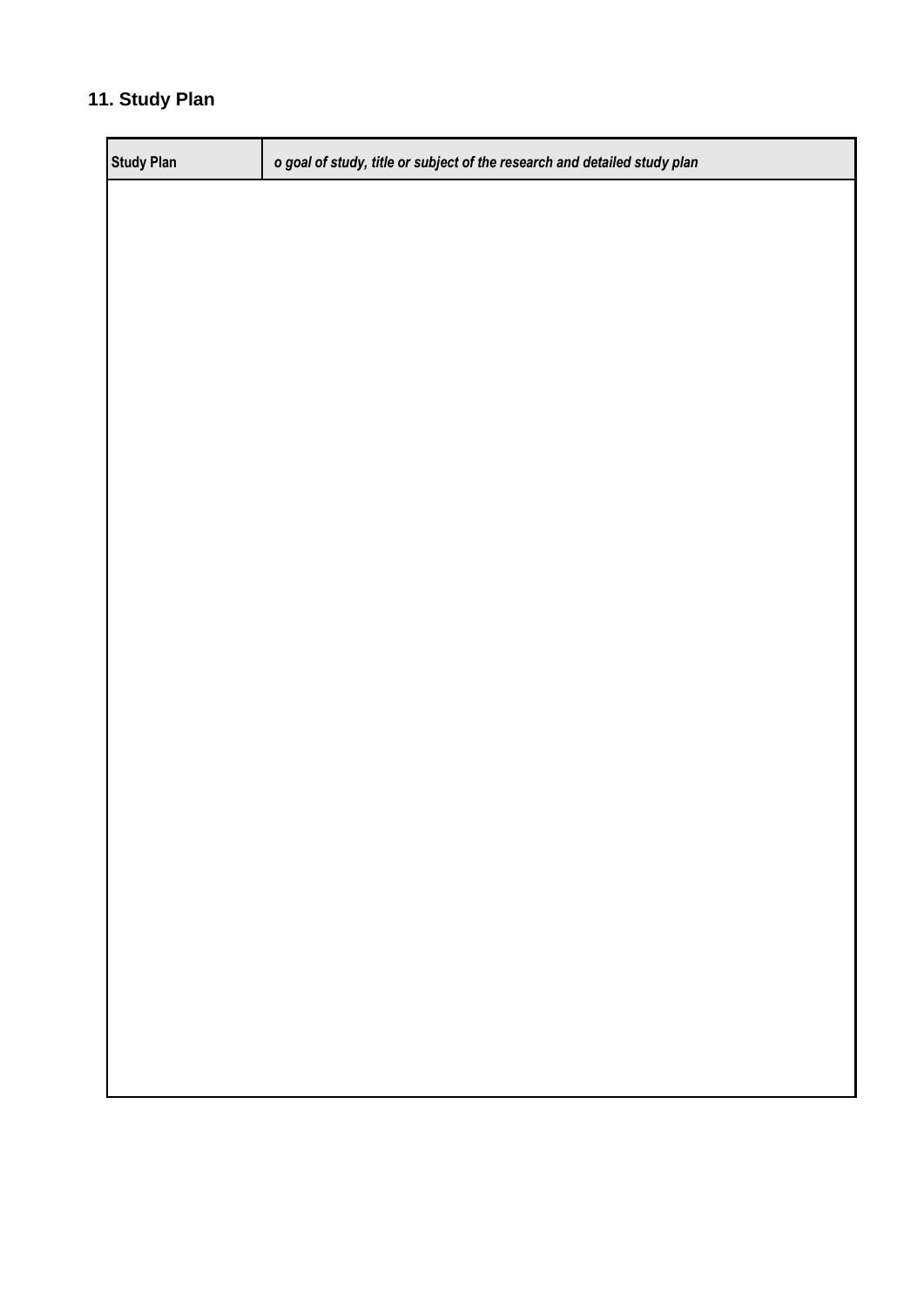### **12. Self Introduction**

**I certify that the information provided in my application is accurate, complete, and honestly presented. I understand that any omission, intentionally inaccurate information or misrepresentation herein may result in cancellation of my admission to KAIST GITTP.**

**\_\_\_\_\_\_\_\_\_\_\_\_\_\_\_\_\_\_\_\_\_\_\_\_\_\_\_\_\_\_\_\_\_\_\_\_\_\_\_ \_\_\_\_\_\_\_\_\_\_\_\_\_\_\_\_\_\_\_\_\_\_\_\_\_\_\_\_\_\_\_\_\_\_\_\_\_\_\_**

*Applicant's Signature Date (yyyy/mm/dd)*